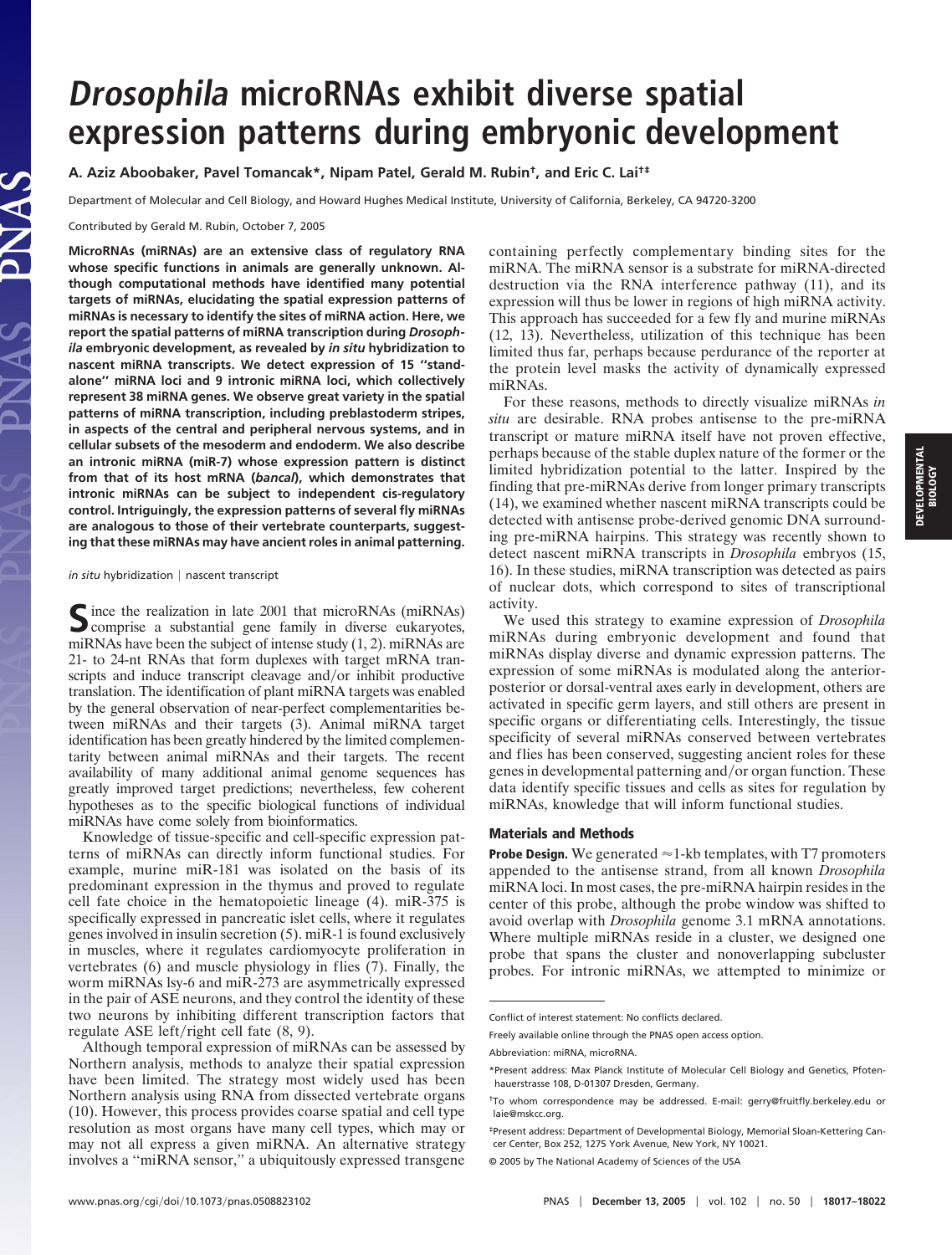

**Fig. 1.** Detection of nascent miRNA transcripts with *in situ* hybridization. (*A*) Typical mRNA expression is detected in the cytoplasm; expression of CG10479 is shown here. (*B*) miRNA expression is detected as pairs of nuclear dots; shown here is expression of the miR-309/3/286/4/5/6 cluster.

exclude overlap with host gene exons, with the provision that probes be at least 500 bp in length.

**In Situ Hybridization.** Antisense digoxigenin-labeled probes were produced by using the above templates and T7 polymerase. Embryos were fixed and prepared by using standard protocols (17), with the modification that Proteinase K was omitted in favor of a 30-min wash in 0.5% SDS. Embryos were prehybridized for  $6-8$  h and then hybridized in 0.1 ng/ $\mu$ l probe for 24 h at 60°C.

**Drosophila Stocks.** EP(2)0954 (18) and *UAS-mir-7* (19) have been described. Crosses were cultured on standard media at 25°C.

### **Results**

**Detection of Primary miRNA Transcripts.** Whole-mount *in situ* hybridization has long been a powerful technique for visualizing gene expression in *Drosophila* (17). Although a number of transcripts with subcellular localization have been described, typical mRNAs are predominantly observed in the cytoplasm (Fig. 1*A*). We attempted to detect the expression of a test set of miRNAs by using probes of varying lengths that derived from individual miRNA loci. Short probes corresponding solely to pre-miRNA sequences failed to give genuine signals in nearly all cases (data not shown). In contrast, longer probes often hybridized to sharp pairs of nuclear dots (Fig. 1*B*), as shown previously for miR-10 (15). These dots correspond to nascent transcripts being actively generated at each chromosomal locus. In general, longer probes ( $\approx$ 1 kb) generated stronger signals than shorter probes  $( $300$  bp), presumably because of their greater hybrid$ ization potential to miRNA primary transcripts.

We generated  $\approx$  1-kb digoxigenin-labeled antisense probes to all known *Drosophila* miRNA loci (as detailed in *Materials and Methods*) and hybridized them to 0- to 16-h embryos. Probes to almost half of the miRNA loci gave spatially/temporally modulated patterns, including both intronic miRNAs and ''standalone" loci (Fig. 2). For the miR-309/3/286/4/5/6 and the miR-283/304/12 clusters we also tested probes to nonoverlapping subsets of the miRNA clusters. Qualitatively identical



**Fig. 2.** Expression patterns of stand-alone (*A*–*N*) and intronic (*O*–*X*) miRNAs. Expression patterns of *Drosophila* miRNAs broadly divided into those that stand alone (i.e., reside in genomic regions between annotated mRNA-encoding genes, *A*–*N*) and those located within introns of annonated genes (*O*–*X*). Note that miR-274 (P) is actually oriented antisense to its "host" gene CG10415. miRNAs in clusters are labeled with the name with the most 5' member followed by the suffix ''clus.'' Anterior is to the left and lateral views are shown, excepting dorsal (*I* and *K*) and ventral (*J* and *N*) views. Progressively older embryos are shown from top to bottom: blastoderm (A-C and O-Q), germband-extending (D-H, K, R-T, and V-X), and germband-retracted (I, J, L-N, and U). Note that in many cases the expression of a given locus is dynamic with time. (A–C) miR-309/3/286/4/5/6–1/6–2/6–3 cluster (A), miR-10 (*B*), and iab-4 (C) are expressed in subset regions along the anterior-posterior axis in blastoderm embryos. (*D*) miR-31a is expressed in a pair-rule pattern of 14 stripes and in the foregut, anterior endoderm, and hindgut. (*E* and *F*) miR-1 (*E*) and miR-316 (*F*) are expressed specifically in the mesoderm. (*G*) miR-184 displays expression in the mesoderm, anterior endoderm, and posterior endoderm of germband-extending embryos. (*H*) miR-8 is expressed in the salivary placode, mesoderm, and a segmented subset of the ectoderm. (*I*) miR-279 is expressed in the atrium, head sensory systems, anterior spiracles, and gonads. (*J*–*L*) miR-124 (*J*), miR-315 (*K*), and miR-13b-1-13b-2-2c (*L*) clusters are expressed in the brain and ventral nerve cord. (*M*) miR-14 is ubiquitous. (*N*) miR-375 is expressed in the salivary gland and hindgut. (*O*–*Q*) miR-11 (*O*), miR-274 (*P*), and miR-281–1-281–2 (*Q*) all are expressed in subset regions along the anterior-posterior axis. (*R*) The miR-283-12-304 cluster is expressed in the foregut, posterior midgut, hindgut, salivary gland, and a subset of peripheral nervous system cells. (S) The miR-2a-2/2a-1/2b-2 cluster is expressed in the epidermis and hindgut. (*T*) miR-92a is expressed in the brain primordium and a subset of the ventral nerve cord. (*U*) miR-13b-2 is expressed in somatic muscles and the gut. (*V*) miR-263b is expressed in sensory organ precursors of the peripheral nervous system. (*W*) miR-7 is expressed in a subset of the ventral nerve cord. (*X*) miR-307 is ubiquitous.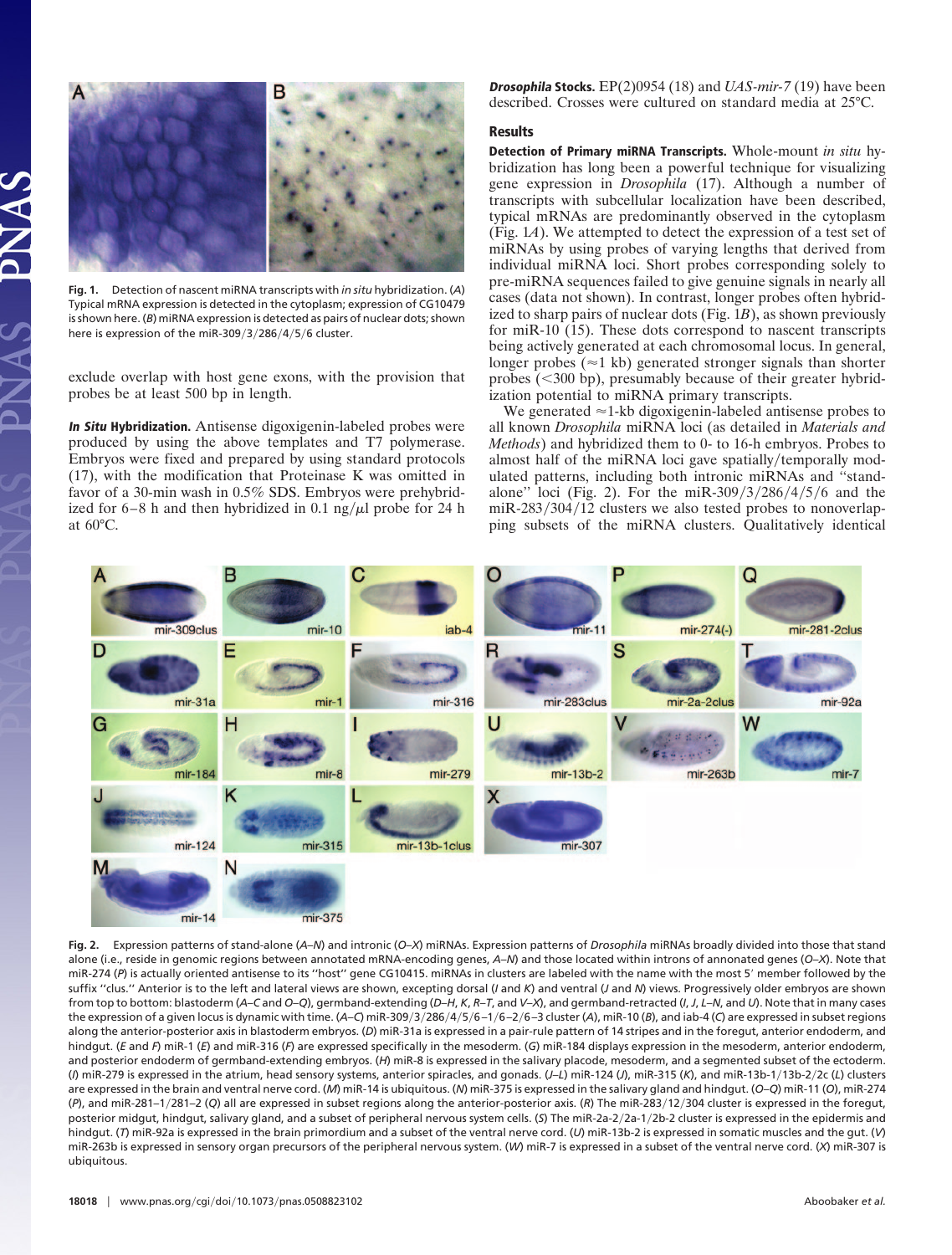

**Fig. 3.** Examples of miRNAs with temporally and spatially dynamic expression. Anterior is to the left and lateral views are shown, except dorsal views are shown in *D* and *T*. (A–E) The miR-309/3/286/4/5/6–1/6–2/6–3 cluster. Expression is throughout the embryo at stage 4 (A), but is soon repressed at both poles and within an anterior domain (*B*, arrows). In later stage 5, its expression rapidly resolves into stripes (*C* and *D*) that become restricted dorsally (*E*, arrow). (*F*–*J*) miR-10. Expression is found at 50 – 80% of egg length at stage 5 (*F*) and quickly resolves into stripes (*G*). (*H*) By stage 7, miR-10 expression has mostly ceased. (*I*) At stage 11, miR-10 transcription reinitiates in the ventral nerve cord, posterior midgut (PMG) and hindgut (HG). (*J*) At stage 14, expression remains in the hindgut (HG) and anal pad (AP). (*K*–*O*) miR-1. (*K*) At stage 5, expression is found throughout the ventral side of the embryo. (*L*) At stage 6, a prominent gap at the site of the presumptive anterior endoderm is seen (arrow). (*M*) At stage 10, miR-1 expression is seen throughout the mesoderm. (*N* and *O*) By stage 12 (*N*) and stage 13 (*O*), it is visible in all differentiating muscles, including somatic muscles (SM) and pharyngeal muscles (PM). (*P*–*T*) miR-8. (*P*) At stage 10, miR-8 is expressed in yolk nuclei (YN). (*Q*) At stage 11, it is weakly expressed in a subset of trunk mesoderm (M), with stronger staining in a subset of the posterior mesoderm adjacent to the hindgut primordium, as well as in the anlage of the salivary gland (SG). (*R*) At stage 12, miR-8 expression is evident in the salivary gland, mesoderm (M), and in a metameric subset of the ectoderm (E). (*S* and *T*) At stage 13, miR-8 remains strongly expressed in the ectoderm and is also present in the posterior midgut (PMG).

expression patterns were generated with the shorter and longer probes, consistent with coordinate expression of these clustered miRNAs as single primary transcripts. With the exception of probes to intronic miRNAs with significant exonic overlap, we typically observed little nuclear staining outside of the dots or in the cytoplasm. We take this as evidence that (*i*) nuclear processing of primary miRNA transcripts is rapid, and (*ii*) processed forms of miRNA transcripts, such as pre-miRNA hairpins or mature miRNAs, are not detected with this method.

One advantage of analyzing nascent transcription is its ability to distinguish among closely related miRNAs that cannot be discriminated with Northern analysis. For example, there are four *Drosophila* loci that collectively encode eight nearly identical members of the miR-2/miR-13 family. We detected spatially distinct expression for three of these loci: the stand-alone miRNA cluster miR-13b-1/13a/2c is restricted to the central nervous system (Fig. 2*L*), the intronic miRNA miR-13b-2 is present in differentiating somatic muscles and the gut (Fig. 2*U*), and the intronic miR-2a- $2/2a-1/2b-2$  cluster is expressed in the epidermis and hindgut (Fig. 2*S*). Therefore, these highly related miRNAs are deployed in distinct locales.

Notably, we detected specific expression of the *Drosophila* ortholog of vertebrate miR-375 (5) in salivary glands and hindgut (Fig. 2*N*). This locus had been previously identified as a likely miRNA candidate in insects by computational means, but lacked evidence from cloning or Northern analysis (20). Therefore, our approach may provide an alternate means of expression validation of miRNA loci.

Altogether, we observed spatially patterned expression of miRNAs from the initiation of zygotic transcription, with a variety of patterns later observed in all three germ layers and in an assortment of differentiating organs. An overview of these miRNA expression patterns is shown in Fig. 2.

**Early Embryonic Expression of miRNAs Is Modulated Along the Anterior-Posterior Axis.** Early embryonic development in *Drosophila* is directed by a hierarchy of gene activities that progressively subdivide regions of the embryo along the anterior-posterior axis. Several miRNAs are also expressed in patterns that suggest a role in this process. The miRNAs of the miR-309/3/286/4/5/6 cluster are initially expressed broadly, but become repressed terminally and in the vicinity of the presumptive head (Fig. 2*A*). Spatial expression of this miRNA cluster continues to change rapidly during blastoderm stages, as it is next repressed in a central domain before resolving into dorsally restricted stripes during stage 5 (Fig. 3 *A*–*E*).

The two known miRNAs of the *Drosophila* Hox clusters, miR-10 and iab-4, also show Hox-like expression that reflects their relative proximal-distal position within the Hox complexes (Fig. 2 *B* and *C*) (21). Vertebrate miR-10 expression is also modulated along the embryonic anterior-posterior axis (13). Transcription of miR-10 reinitiates in later germband-extending embryos in the hindgut and posterior midgut primordia and is also detected in the anal pad in fully germband-retracted embryos (Fig. 3 *F*–*J*). Given these unrelated expression domains, it is likely that early and late aspects of miR-10 expression are under separate cis-regulatory control.

miR-274, a rare intronic miRNA that is oriented antisense to its host gene (CG 32085), is expressed predominantly in a single anterior stripe in blastoderm embryos roughly corresponding to the intercalary segment (Fig. 2*P*). Other intronic miRNAs located on the sense strand also show expression in specific domains along the anterior-posterior axis, including miR-11, miR-7, and miR-92a (Fig. 2*O*). Finally, we found a single case of a stand-alone miRNA locus with a clear segment polarity pattern, miR-31a (Fig. 2*D*).

**Expression of miRNAs in the Mesoderm and Mesodermally Derived Tissues.** Gene expression is often initiated in statu nascendi, that is, in spatial regions that prefigure tissue differentiation (22). A striking example of this type of expression pattern is seen with miR-1, which is expressed throughout the presumptive trunk and head mesoderm before gastrulation, with a gap at the position of the future anterior endoderm (Fig. 3*L*). In germbandextending embryos, miR-1 transcription is detected throughout the mesoderm and continues in germband-retracted embryos in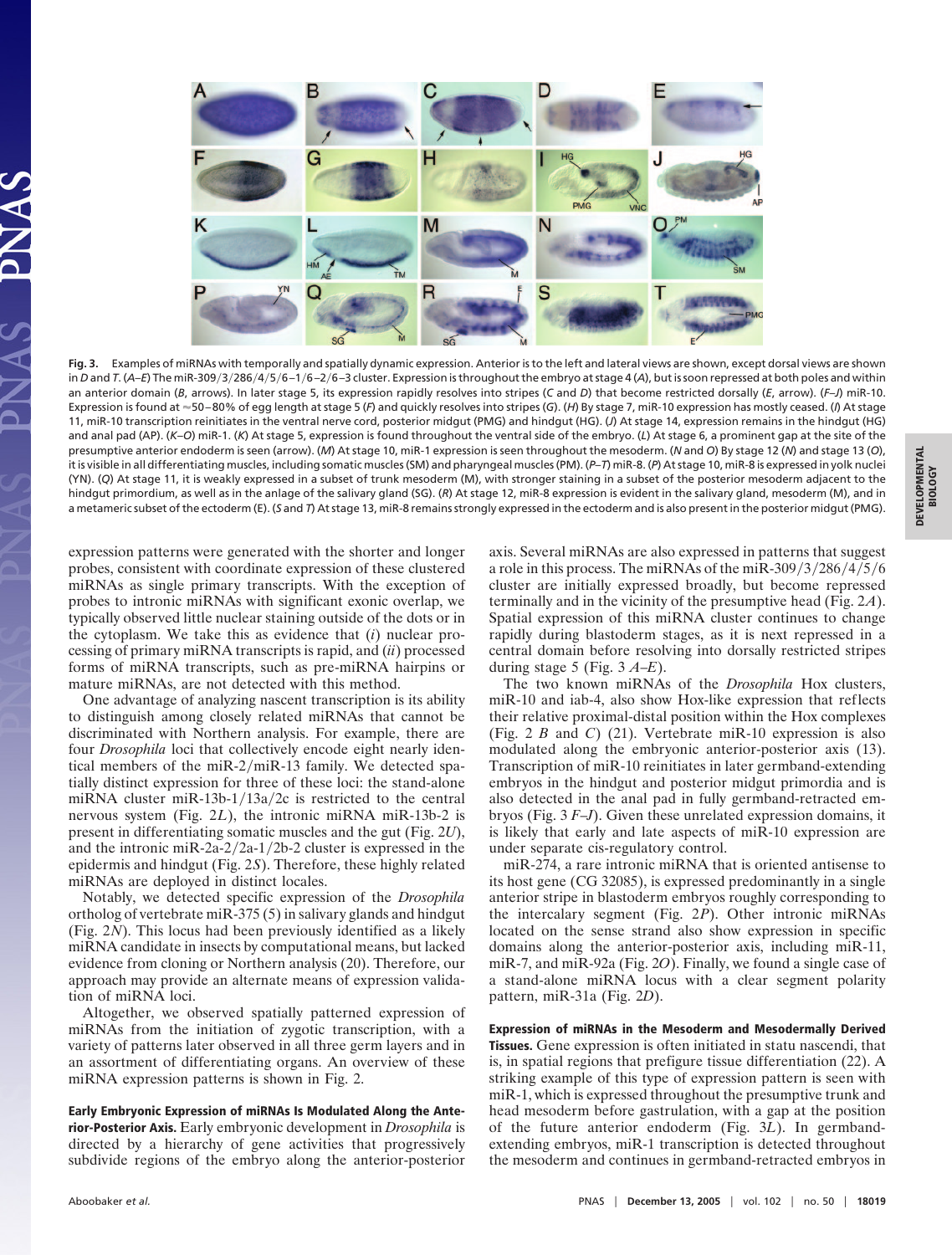

**Fig. 4.** Expression and function of intronic miR-7 is distinct from its host gene *bancal*. (*A*) Map of the bancal locus and exon structures of three full-length *bancal* isoforms (RA, RB, and RC) and a short isoform (RD) (31). miR-7 is indicated by the green box. One cluster of P-elements is located near the start of RA-RC, and a second cluster is located near the start of RD (31). (*B*–*E*) Expression patterns detected by a 600-bp probe surrounding miR-7 in stage 6 –12 embryos. (*F*) Ubiquitous expression pattern of *bancal*. (*G*) *ptc-Gal4* adult wing. (*H*) Activation of EP(2)0954 (see *A*) using *ptc-Gal4* results in a notched wing and diminution of the L3– 4 intervein region. **\*** indicates wing notching. (*I*) Misexpression of a *UAS-miR-7* transgene phenocopies the EP(2)0954 misexpression phenotype. **\*** indicates wing notching.

the visceral, somatic, cardiac, and pharyngeal musculature (Figs. 2*E* and 3 *K*–*O*). Because nascent transcription is detected, miR-1 is continuously expressed in cells that are fated to be part of the mesoderm and continues to be expressed in all aspects of the differentiated musculature. Similar data were recently reported by Sokol and Ambros (7). This pattern of miR-1 expression is further compelling in light of the fact that vertebrate miR-1 is similarly restricted to muscle  $(6, 10)$ .

Several other stand-alone miRNAs are expressed in the mesoderm, including miR-316, miR-8, and miR-184 (Fig. 2 *F*–*H*). However, their expression patterns are quite distinct from miR-1. For example, expression of miR-316 is more restricted than miR-1 and persists specifically only in visceral muscles. miR-8 is expressed more broadly, with high levels in the salivary gland and in a metameric ectodermal pattern (Fig. 3 *P*–*T*). The intronic miRNA miR-13b-2 is also present in differentiating somatic muscles and the gut (Fig. 2*U*). This overlapping, yet distinct, expression suggests that these miRNAs have distinct roles during the development of embryonic mesoderm derivatives.

**Expression of miRNAs in the Neural Ectoderm and Differentiating Nervous System.** Many vertebrate miRNAs are enriched in the nervous system (23, 24), which is consistent with the complexity of neural cell identities and the exceptional needs of neurons for translational regulation. As shown in Fig. 2, many *Drosophila* miRNAs are specifically expressed in the embryonic nervous system. We were especially interested to see that expression of miR-124 is entirely restricted to the central nervous system (Fig. 2*J*), because expression of vertebrate miR-124 is brain-specific (10). The K box-class miRNA cluster miR-13b-1/13b-2/2c was similarly expressed throughout the embryonic central nervous system (Fig. 2*L*), whereas miR-315 is transcribed in the brain and a subdomain of the ventral nerve cord (Fig. 2*K*). The intronic miRNAs miR-92a and miR-7 are also found in cellular subsets of the ventral nerve cord and brain. Other miRNAs display expression in the embryonic peripheral nervous system, including miR-279, the intronic miR-12-283-304 cluster, and miR-263b (Fig. 2 *I*, *R*, and *V*).

**Differntial Expression of an Intronic miRNA and Its Host Gene.** Microarray analysis showed that intronic miRNA expression profiles are highly correlated with those of their hosts (25). Discrepancies between the expression profiles of miRNAs and host genes were attributed to the existence of miRNA paralogs whose potentially distinct expression was not distinguished by the array protocol. In our *in situ* hybridization studies, we found that many intronic miRNA probes gave patterns indistinguishable from probes synthesized from host gene cDNAs. However, miR-7 provides an interesting counterexample (Fig. 4).

*Drosophila* miR-7 resides in a 3' intron of *bancal*/heterogeneous nuclear ribonucleoprotein K (hnRNP-K) (26). The observation that one of the vertebrate miR-7 genes similarly resides in an intron of hnRNP-K suggested an intimate functional association between them. However, *in vivo* analyses demonstrate that key miR-7 targets include Hairy/E(spl)bHLH repressor genes and Bearded family genes (19, 27). These genes function in segmentation, sensory organ development, and Notch signal transduction and are not ostensibly linked to hnRNP-K function.

*bancal* was previously reported to be ubiquitously expressed (28), which we verified by using a probe to a *bancal* 5' exon (Fig. 4*F*). In contrast, a 3' probe surrounding miR-7 detects expression that is highly spatially modulated. The miR-7 locus is specifically repressed at the anterior and posterior poles of early embryos. In germbandextended embryos, its expression is segmentally modulated in the neural ectoderm (Fig. 4 *B*–*E*). These patterns are perhaps consistent with endogenous roles in regulating Hairy/E(spl)bHLH genes and Bearded family genes, whose expression is also spatially dynamic in the embryo. Given the expression of fly miR-7 in the nervous system, it is worth noting that fish and mammalian miR-7 both are up-regulated in the brain (29, 30).

P-elements preferentially insert in promoters and gene 5' regions. Curiously then, there are two clusters of P-element insertions in the *bancal* locus, one in the 5' region of *bancal* and a second cluster in a very 3' intron (31). A set of cDNAs that initiate in the vicinity of these downstream P insertions have been isolated that correspond to a putative internal promoter for the *bancal-RD* isoform (Fig. 4*A*). One of these insertions, EP(2)0954, was previously identified in a screen for genes that affect peripheral nervous system in *Drosophila* (18). The conditional activation of this insertion phenocopies several aspects of Notch loss-of-function, including wing notching and bristle tufting (Fig. 4 *G*–*I* and data not shown). These phenotypes are identical to those conferred by a *UAS-miR-7* transgene, consistent with the finding that seven Notch targets are directly repressed by miR-7 (19, 27). In contrast, misexpression of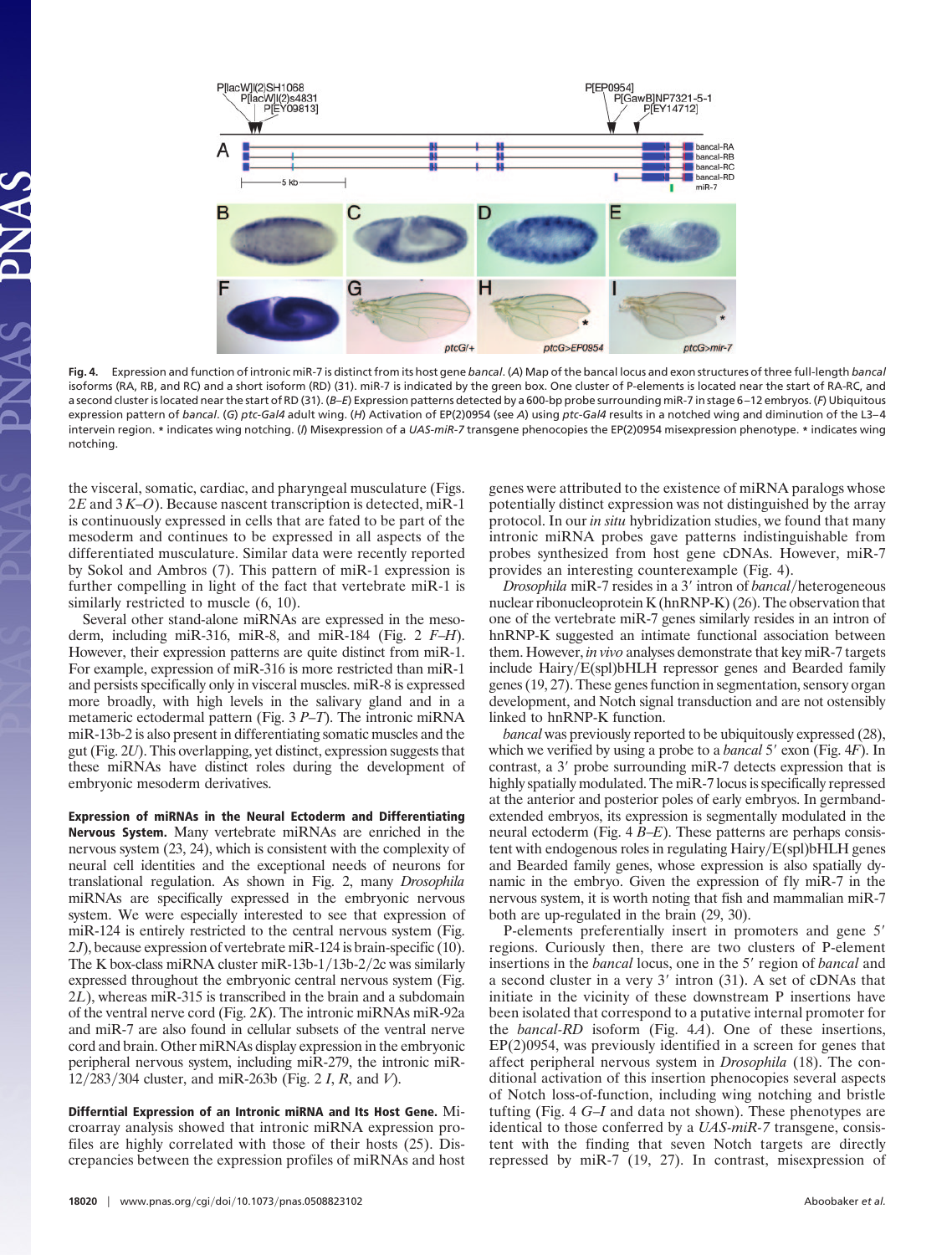*UAS-bancal* with a similar regimen does not induce wing notching or bristle tufting (28). Therefore, the biological effects caused by activation of this locus are caused by miR-7 and not bancal. Collectively, these observations suggest that the downstream cluster of P-elements identifies a promoter for miR-7, that miR-7 may be processed from the *bancal-RD* isoform, and that the cis-regulatory control of miR-7 may be distinct from that of *bancal*/hnRNP-K.

## **Discussion**

**Spatially Discrete Patterns of miRNA Deployment.** We have shown that detection of miRNA transcription *in situ* can be achieved with probes that overlap primary miRNA transcripts. An important conclusion of this work is a biologically informed viewpoint as to the endogenous functions of miRNAs. Our detection of a diverse set of miRNA expression patterns implicates specific aspects of developmental patterning as subject to regulation by miRNAs. For example, neural-specific miRNAs and muscle-specific miRNAs identified in this study are likely to function in the development and/or physiology of the nervous system and musculature, respectively. Integration of these expression data with computational predictions of miRNA targets (27, 32, 33) will drive hypothesis-based functional studies of these miRNAs.

We failed to detect expression for several miRNA loci whose presence in embryos is known from Northern analysis (34, 35). These include the miR-310/311/312/313 cluster, the miR-275/ 305 cluster, the miR-9c/79/9b/306 cluster, miR-287, miR-33, and bantam. Although we cannot rule out a technical basis for failure to detect them, it is evident from Northern analysis that many of these miRNAs are maternally deposited (34, 35). If these loci are exclusively maternally inherited, and are not actively transcribed zygotically, then maternal deposition might explain a lack of nascent transcripts in the embryo. Alternatively, the primary miRNA transcripts may be too short or processed too rapidly to be detected by this method.

Another caveat to these expression data are that nascent transcription may not precisely parallel the accumulation of mature miRNAs. For example, it should take a certain amount of time for the nascent transcript to be processed into a pre-miRNA hairpin by Drosha, exported to the cytoplasm, and then processed by Dicer. If any of these steps happens to be regulated that could further delay the appearance of mature miRNAs relative to one's ability to detect nascent transcripts.

For these reasons, detection of mature miRNAs would also be desirable. While this manuscript was in preparation, Plasterk and colleagues (30) presented an analysis of mature miRNA expression patterns during zebrafish development using locked nucleic acid (LNA) oligonucleotide probes. In this case, miRNA expression was detected in the cytoplasm but not the nucleus, suggesting that these probes primarily report on the expression of pre-miRNAs or mature miRNAs. Sokol and Ambros (7) have also successfully detected *Drosophila* miR-1 in embryos by using an LNA probe, suggesting that this technique may provide a powerful complementary method for miRNA detection.

An intriguing finding of the zebrafish study was that whereas diverse patterns of expression in later stages was seen, there was a general absence of miRNAs during early development (30). Therefore, miRNAs may be preferentially required during differentiation or maintenance of cell or tissue identity. In support of this idea, maternal+zygotic *Dicer* mutant zebrafish embryos, which lack miRNAs entirely, show minor defects through early development and cell/tissue specification, but later display profound abnormalities during morphogenesis (36).

In contrast, we observe that patterned expression of many *Drosophila* miRNAs at the onset of zygotic transcription in early embryos. Moreover, additional miRNAs are maternally deposited (whose nascent expression we did not observe), which may help set an early landscape of gene regulation (34). We infer from this finding that miRNAs regulate regional identity and early tissue specification in *Drosophila*. It remains to be determined whether miRNAs in other animal species are more fish-like or fly-like in this regard. However, the fact that *Dicer*mutant mouse embryos arrest at a very early stage strongly suggests essential early roles for miRNAs in mammals (37).

**miRNA Expression Patterns Correlate with miRNA Functions.** The catalog of miRNA expression patterns described here provides a sensible basis for generating specific hypotheses regarding specific developmental settings that are under miRNA control. In a recent study, injected 2' O-methylated oligonucleotides (2'Ome oligos) antisense to miRNAs were used to titrate miRNA function in *Drosophila* embryos (35). We observe several correlations between the tissues affected in this screen with expression patterns determined in this study. This correlation is particularly evident with miRNAs that are expressed in, and are required for, normal development of the nervous system. For example, 2'Ome oligos against miR-315, miR-279, and members of the miR-12/283/304 cluster all induced nervous system defects, and all of them are indeed specifically expressed in aspects of the embryonic peripheral or central nervous system.

The knowledge of the spatial expression of these other *Drosophila* miRNAs permits more directed tests of cell fate specification and differentiation. For example, Leaman *et al.* (35) reported that 2'O-methyl oligoribonucleotide against miR-1 resulted in embryos that were generally ''scrambled.'' However, the specific and persistent expression of miR-1 throughout the mesoderm and differentiating visceral and cardiac musculature instead suggests a primary defect in muscle development and/or function. Indeed, using a deletion allele of miR-1, Sokol and Ambros (7) have recently shown that *Drosophila* miR-1 is required for normal muscle physiology.

**Evidence for Conservation of miRNA Function Independent of Predicted Targets.** Many miRNAs are highly conserved between invertebrates and vertebrates, which might indicate that their functions have been conserved. Nevertheless, few examples exist of highly conserved miRNA–target interactions. In this study, we observed that the tissue specificity of several highly conserved miRNAs has been conserved among flies, fish, and mammals. For example, we infer ancient roles for miR-1 in mesoderm and muscles, for miR-124 and miR-7 in the nervous system, and for miR-10 in anterior-posterior identity.

There are several ways by which conserved activity of a miRNA might manifest itself. In a more conventional way of thinking, key individual targets may be bound by essential regulatory relationships. This phenomenon appears to be the rule in plants, but may, for example, apply to potentially conserved let-7 sites in vertebrate orthologs of lin-28 (38). In an alternate scenario, the likely existence of multiple targets for each miRNA might maintain selective pressure on the miRNA sequence, but still permit drift in the portfolio of transcripts regulated by each miRNA. Nevertheless, fixed miRNA expression in, say, the nervous system or muscles, might constrain the type of targets controlled by an individual miRNA. In this case, miRNAs would not act as specific gene switches but more as global regulators of tissue identity, as recently suggested by Lim and colleagues (39) for miR-1 and miR-124. We expect that integration of miRNA expression data with bioinformatic predictions will permit accelerated progress in understanding the biological processes controlled by animal miRNAs.

We thank Amy Beaton for expert help with imaging and annotation. This work was supported by the Howard Hughes Medical Institute. A.A.A. is funded by the Wellcome Trust International Research Foundation. E.C.L. is supported by fellowships from the Leukemia and Lymphoma Society and the Burroughs Wellcome Foundation.